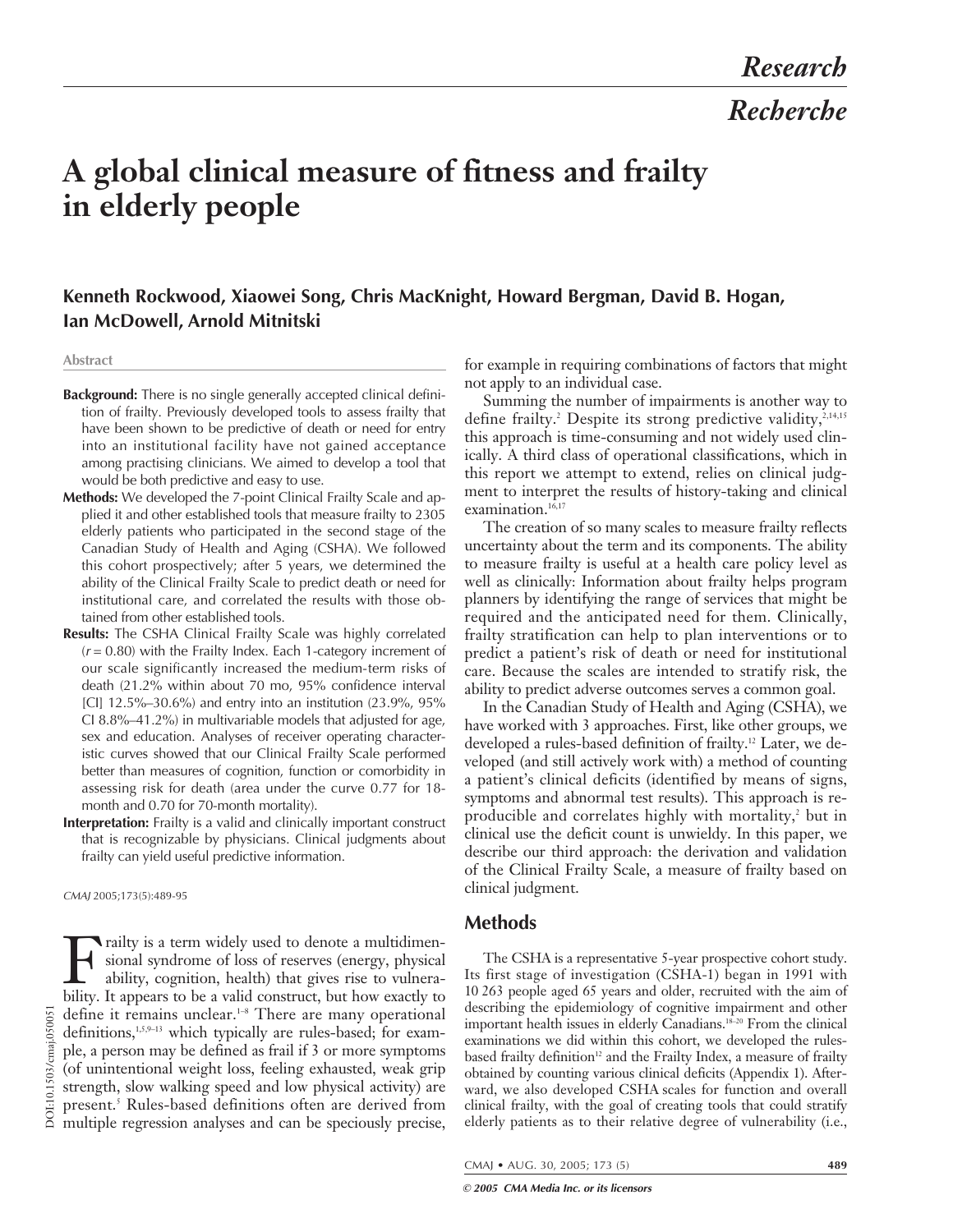their risks of death and of entry into an institutional facility) with simple clinical descriptors. We defined the Clinical Frailty Scale using the terminology of Streiner and Norman.<sup>21</sup> Rooted in our theoretical model of fitness and frailty<sup>7</sup> and the importance of function (which we reported in earlier investigations), $12$  our Clinical Frailty Scale (Box 1) ranges from 1 (robust health) to 7 (complete functional dependence on others).

In 1996, we began CSHA-2, the second stage of the study. Of the 10 263 people in CSHA-1 who had been examined clinically and found to be without dementia, 2305 (22.5%) were examined again by one of a team of clinicians (33 family physicians, 30 internists or geriatricians, 11 neurologists and 3 psychiatrists), who then applied the Clinical Frailty Scale and the other measures in Box 2, for comparison. This reduced study population (874 men  $[37.9\%]$  and  $1431$  women) consisted of  $210$  people  $(9.1\%)$  who had entered institutional facilities since CSHA-1; 1326 (57.5%) who were still living at home or elsewhere in the community and whose 3MS screening results in CSHA-2 now indicated cognitive impairment (i.e., a 3MS score of 77 or less); and 769 (33.4%), also living within the community, whose 3MS scores remained at 78 or greater and who formed a comparison group.

Our objective in the present study (CSHA-3), begun in 2001, was to validate the Clinical Frailty Scale by following those patients who remained alive 5 years after CSHA-2 (1299/2305 [56.4%]). Follow-up vital and domicile status (living in the community or in an institution) was known for all 2305 participants who did not have dementia at the time of CSHA-2, of whom 249 had entered an institutional facility between CSHA-2 and -3.

At the end of the clinical interview in CSHA-2, the interviewing physician assigned the subject a score of 1 to 7 on the Clinical Frailty Scale. Each interview was reviewed and scored again by a multidisciplinary team that included the physician and therefore was not blinded to the initial score.

Given the increased likelihood of falls, episodes of delirium and cognitive impairment among people who are frail, we recorded that information. Physicians making the initial Clinical Frailty Scale assessment had access to diagnoses and assessments related to these variables and other measures of comorbidity, function and associated features that inform clinical judgments

#### **Box 1: The CSHA Clinical Frailty Scale**

- 1 Very fit robust, active, energetic, well motivated and fit; these people commonly exercise regularly and are in the most fit group for their age
- 2 Well without active disease, but less fit than people in category 1
- 3 Well, with treated comorbid disease disease symptoms are well controlled compared with those in category 4
- 4 Apparently vulnerable although not frankly dependent, these people commonly complain of being "slowed up" or have disease symptoms
- 5 Mildly frail with limited dependence on others for instrumental activities of daily living
- 6 Moderately frail help is needed with both instrumental and non-instrumental activities of daily living
- 7 Severely frail completely dependent on others for the activities of daily living, or terminally ill

Note: CSHA = Canadian Study of Health and Aging.

about the severity of frailty. They were, however, unaware of subjects' results on other frailty indexes. The subjects assessed were almost always new to the clinician involved.

To assess the construct validity of the CSHA Clinical Frailty Scale, in the analysis we compared patients' scores from the initial assessments only with their results from other established tools that indicate the degree of frailty by measuring function and comorbidity<sup>1</sup> (see Box 2).<sup>12,23-26</sup> When applying the CSHA Function Scale, we excluded "walking" and "transferring" because data from nursing homes were incomplete for many patients.

The Frailty Index is a count of 70 clinical deficits from the CSHA clinical assessment (Appendix 1). Items included the presence and severity of current diseases, ability in the activities of daily living, and physical and neurological signs from the clinical examinations. Each deficit was dichotomized or trichotomized and mapped to the interval 0–1 (i.e., individual assessment items could be scored as 0, 0.33, 0.50, 0.67 or 1.0) to represent the severity or frequency of the problem (see Box 2). No variable had more than 5% missing data. Except for the Clinical Frailty Scale (which was completed on all but 8 patients), any values that were missing were imputed using the relevant mean.

We used Pearson or Spearman correlation coefficients to measure the degree of correlation (i.e., to test convergent construct validity) between the Clinical Frailty Scale and the other, established measurement tools. To assess predictive validity, an aspect of criterion validation,<sup>21</sup> we constructed Kaplan–Meier curves per

#### **Box 2: Tools for measuring degree of frailty that were compared with the CSHA Clinical Frailty Scale\***

- Modified Mini-Mental State Examination<sup>22</sup> (3MS), in which a score† of 77 or less indicates cognitive impairment
- Cumulative Illness Rating Scale, $2<sup>3</sup>$  a comorbidity measure that has been validated with autopsies
- A history† of falls, delirium, cognitive impairment or dementia (as per DSM-III-R criteria for the diagnosis of dementia) $24$
- CSHA rules-based definition of frailty, $12$  which categorizes subjects as 0 (having no cognitive or functional impairment), 1 (isolated urinary incontinence), 2 (dependent in 1 ADL or having a diagnosis of CIND) or 3 (dependent in at least 2 ADLs, having mobility impairment or having a diagnosis of dementia)
- CSHA Frailty Index, a count of 70 deficits (listed in Appendix 1), including the presence and severity of current diseases, ability in ADLs and physical signs from clinical and neurologic exams. (A person with 7 deficits, for example, would have an index score of  $7/70 = 0.10$ . The relative frailty or fitness of a patient can be calculated as a percentage difference from the average score for people of that age.) To indicate severity, each deficit not restricted by its nature to two values (i.e., 0 or 1 for absence or presence, respectively) was assigned three (0, 0.5 or 1) or four values (0, 0.33, 0.67 or 1.0), as appropriate
- CSHA Function Scale (based on the extensively validated Older American Resources Survey), which scores the patient on each of 12 ADLs (some instrumental) as 0 (the patient is independent in carrying out this ADL), 1 (needs assistance) or 2 (is incapable)

Note: CSHA = Canadian Study of Health and Aging, 3MS = Modified Mini-Mental State Examination, ADL = activity of daily living, CIND = cognitive impairment, no dementia. \*Except for the 3MS, a higher score on these tests represents greater morbidity. †The clinicians assessing study participants on the CHSA Clinical Frailty Scale were aware of these factors in the medical history but blinded to scores from all the other indexes listed, except for results from the 3MS (as indicated).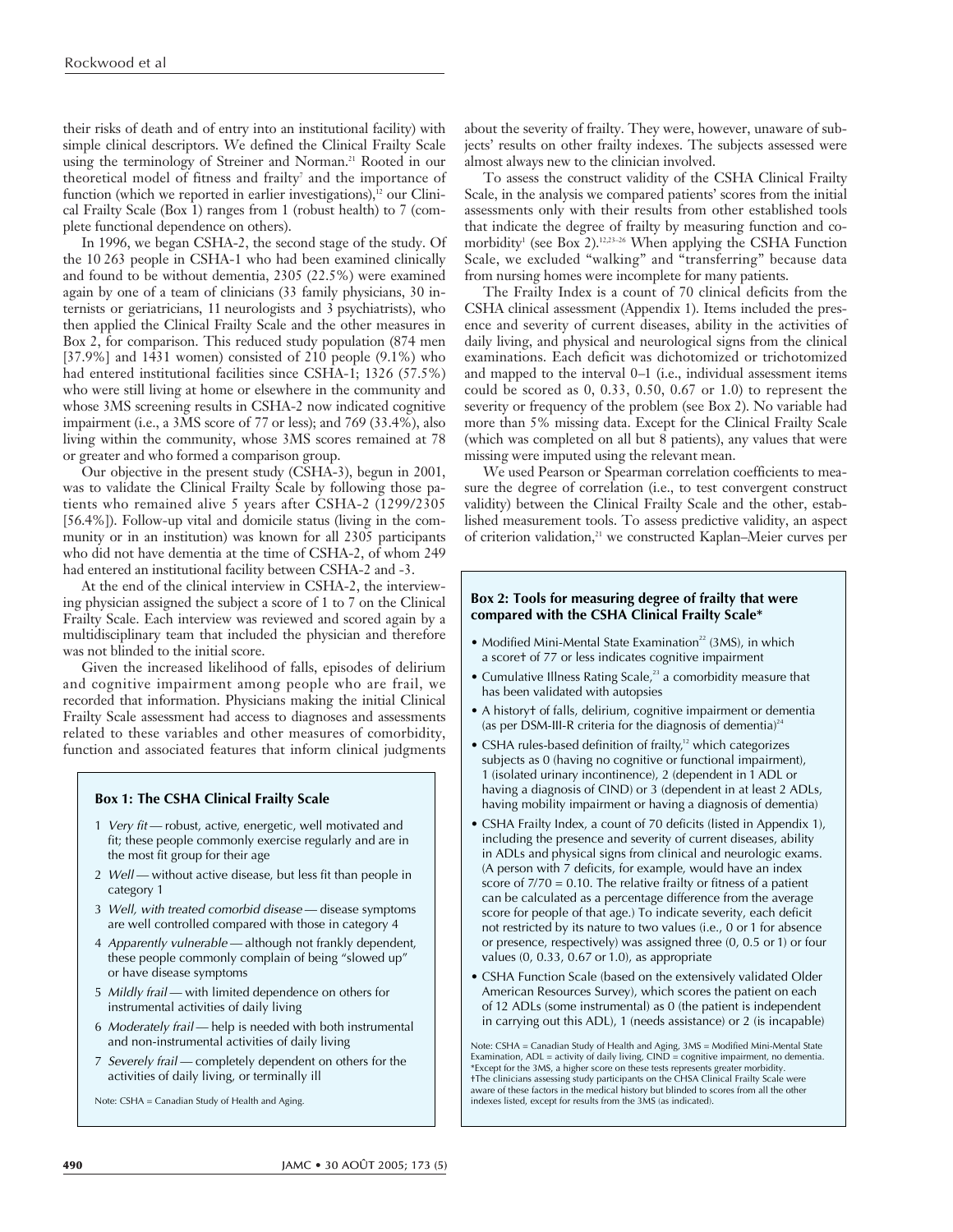scale category. All significance tests were 2-sided; differences were assessed for significance ( $p \leq 0.05$ ) with the log–rank test. In the multivariable analyses, having first checked for proportionality, we used Cox regression analyses to estimate hazard ratios and construct 95% confidence intervals (CIs) independently for the 3MS score<sup>22</sup> and outcomes of the CSHA Clinical Frailty Scale, and the Cumulative Illness Rating Scale,<sup>23</sup> as well as the CSHA's Function Scale, rules-based frailty definition<sup>12,16</sup> and Frailty Index,<sup>2</sup> adjusting each for age, sex and years of education. Receiver operating characteristic (ROC) curves<sup>27</sup> were calculated to estimate the areas under the curves for relevant predictor variables in relation to death and entrance into an institutional facility. An intraclass correlation coefficient was used to assess interrater reliability between the 2 Clinical Frailty Scale ratings (i.e., the initial scorings done by physicians and those done later by multidisciplinary teams during CSHA-2).

The research ethics committees of each institution approved the study, and all participants (or their designates) signed informed-consent forms. CSHA funding was chiefly (> 95%) public and from a variety of sources, as specified in the Acknowledgements. Sponsors had no role in the selection of the objectives or in the analysis, write-up or submission of this report.

## **Results**

Participants with higher scores on the Clinical Frailty Scale were older and more likely to be female, cognitively impaired and incontinent; to have impaired mobility and function: and to have more comorbid illnesses than those with lower scores (Table 1). They also had higher scores according to both the Frailty Index and the rules-based

frailty definition.12,16 Of note, at the highest level of frailty our participants had fewer falls, probably reflecting the greater proportion who were bedridden. The degree of correlation between the judgment-based CSHA Clinical Frailty Scale and the mathematically derived Frailty Index was high (Pearson coefficient 0.80, *p* < 0.01), confirming construct validity. The Clinical Frailty Scale and the Frailty

| Table 2: Cox proportional hazard ratios (HR) for time until |
|-------------------------------------------------------------|
| death and until the requirement for institutional care      |

| Factor                                    | Death,<br>HR (95% CI) | Entry into institution,<br>HR (95% CI) |
|-------------------------------------------|-----------------------|----------------------------------------|
| Age                                       | $1.08(1.07-1.08)$     | $1.15(1.10 - 1.13)$                    |
| Sex                                       | $0.83(0.78 - 0.89)$   | $1.38(1.21 - 1.58)$                    |
| <b>Education level*</b>                   | $0.98(0.97-0.99)$     | $0.98(0.97 - 0.99)$                    |
| Modified Mini-Mental<br>State Examination | $0.84(0.82 - 0.86)$   | $0.65(0.60 - 0.70)$                    |
| Cumulative Illness<br>Rating Scale        | $1.14(1.11 - 1.17)$   | $1.22(1.16 - 1.27)$                    |
| CSHA measuring tools                      |                       |                                        |
| Rules-based definition<br>of frailty      | $1.17(1.13 - 1.20)$   | $1.27(1.19-1.35)$                      |
| Frailty Index                             | 1.26 (1.24–1.29)      | $1.56(1.48-1.65)$                      |
| <b>Function Scale</b>                     | $1.16(1.13 - 1.20)$   | 1.29 (1.20–1.39)                       |
| Clinical Frailty Scale                    | 1.30 (1.27–1.33)      | $1.46(1.39-1.53)$                      |
|                                           |                       |                                        |

Note: CI = confidence interval, CSHA = Canadian Study of Health and Aging.

All scales were adjusted for age, sex and number of years of education, and recategorized into 7-level scales to compare with the Clinical Frailty Scale. \*Univariate estimate.

| Table 1: Distribution of frailty attributes by category of the Canadian Study of Health and Aging (CSHA) Clinical Frailty Scale* |             |                |                                        |                          |                 |                     |                   |  |
|----------------------------------------------------------------------------------------------------------------------------------|-------------|----------------|----------------------------------------|--------------------------|-----------------|---------------------|-------------------|--|
|                                                                                                                                  |             | $\overline{2}$ | 3                                      | $\overline{4}$           | 5               | 6                   | $\overline{7}$    |  |
| Characteristic                                                                                                                   | Very<br>fit | Well           | Well, with treated<br>comorbid disease | Apparently<br>vulnerable | Mildly<br>frail | Moderately<br>frail | Severely<br>frail |  |
| Patients, no.                                                                                                                    | 216         | 260            | 476                                    | 349                      | 305             | 497                 | 194               |  |
| Age, mean (SD), yr                                                                                                               | 80.3 (5.9)  | 83.0 (6.8)     | 82.4(6.3)                              | 83.7(6.2)                | 86.4 (6.5)      | 87.4 (6.7)          | 88.1 (7.1)        |  |
| Education, mean (SD), grade                                                                                                      | 9.6(4.1)    | 9.9(4.2)       | 9.6(4.1)                               | 8.8(3.7)                 | 9.7(4.1)        | 9.4(3.9)            | 9.1(3.9)          |  |
| Women, %                                                                                                                         | 51.8        | 58.5           | 57.1                                   | 56.2                     | 64.6            | 68.6                | 80.4              |  |
| No cognitive impairment, %                                                                                                       | 75.9        | 63.1           | 57.1                                   | 39.3                     | 18.7            | 9.7                 | 1.0               |  |
| Cognitive impairment, no                                                                                                         |             |                |                                        |                          |                 |                     |                   |  |
| dementia, %                                                                                                                      | 20.4        | 29.2           | 34.9                                   | 45.6                     | 39.7            | 21.5                | 5.8               |  |
| Dementia, %                                                                                                                      | 3.7         | 7.7            | 8.0                                    | 15.2                     | 41.6            | 68.8                | 93.3              |  |
| With falls, %                                                                                                                    | 13.0        | 20.8           | 24.6                                   | 40.4                     | 45.9            | 48.7                | 31.4              |  |
| With urinary incontinence, %                                                                                                     | 8.3         | 12.3           | 17.2                                   | 26.6                     | 31.8            | 60.4                | 92.8              |  |
| With impaired mobility, %                                                                                                        | 0.5         | 0.8            | 5.2                                    | 18.3                     | 37.7            | 57.9                | 63.4              |  |
| Modified Mini-Mental State                                                                                                       |             |                |                                        |                          |                 |                     |                   |  |
| Examination, mean score* (SD)                                                                                                    | 87.1 (9.9)  | 82.6 (13.9)    | 83.2 (12.7)                            | 79.1 (13.3)              | 70.2 (17.7)     | 56.2(22.2)          | 31.9 (21.0)       |  |
| Cumulative Illness Rating Scale,                                                                                                 |             |                |                                        |                          |                 |                     |                   |  |
| mean score (SD)                                                                                                                  | 1.8(1.9)    | 2.5(2.3)       | 4.9(2.8)                               | 6.2(3.1)                 | 6.4(3.9)        | 7.0(4.0)            | 6.4(4.7)          |  |
| CSHA measurement tools                                                                                                           |             |                |                                        |                          |                 |                     |                   |  |
| Rules-based frailty definition,                                                                                                  |             |                |                                        |                          |                 |                     |                   |  |
| mean score (SD)                                                                                                                  | 0.72(1.01)  | 1.14(1.08)     | 1.34(1.08)                             | 1.90(0.95)               | 2.45(0.71)      | 2.82(0.40)          | 2.94(0.23)        |  |
| Frailty Index, mean score (SD)                                                                                                   | 0.09(0.05)  | 0.12(0.05)     | 0.16(0.07)                             | 0.22(0.08)               | 0.27(0.09)      | 0.36(0.09)          | 0.43(0.08)        |  |
| Function Scale, mean score (SD)                                                                                                  | 0.05(0.12)  | 0.11(0.16)     | 0.15(0.19)                             | 0.27(0.22)               | 0.45(0.24)      | 0.71(0.24)          | 0.87(0.19)        |  |

\*Except for Modified Mini-Mental State Examination results, higher scores indicate worse function.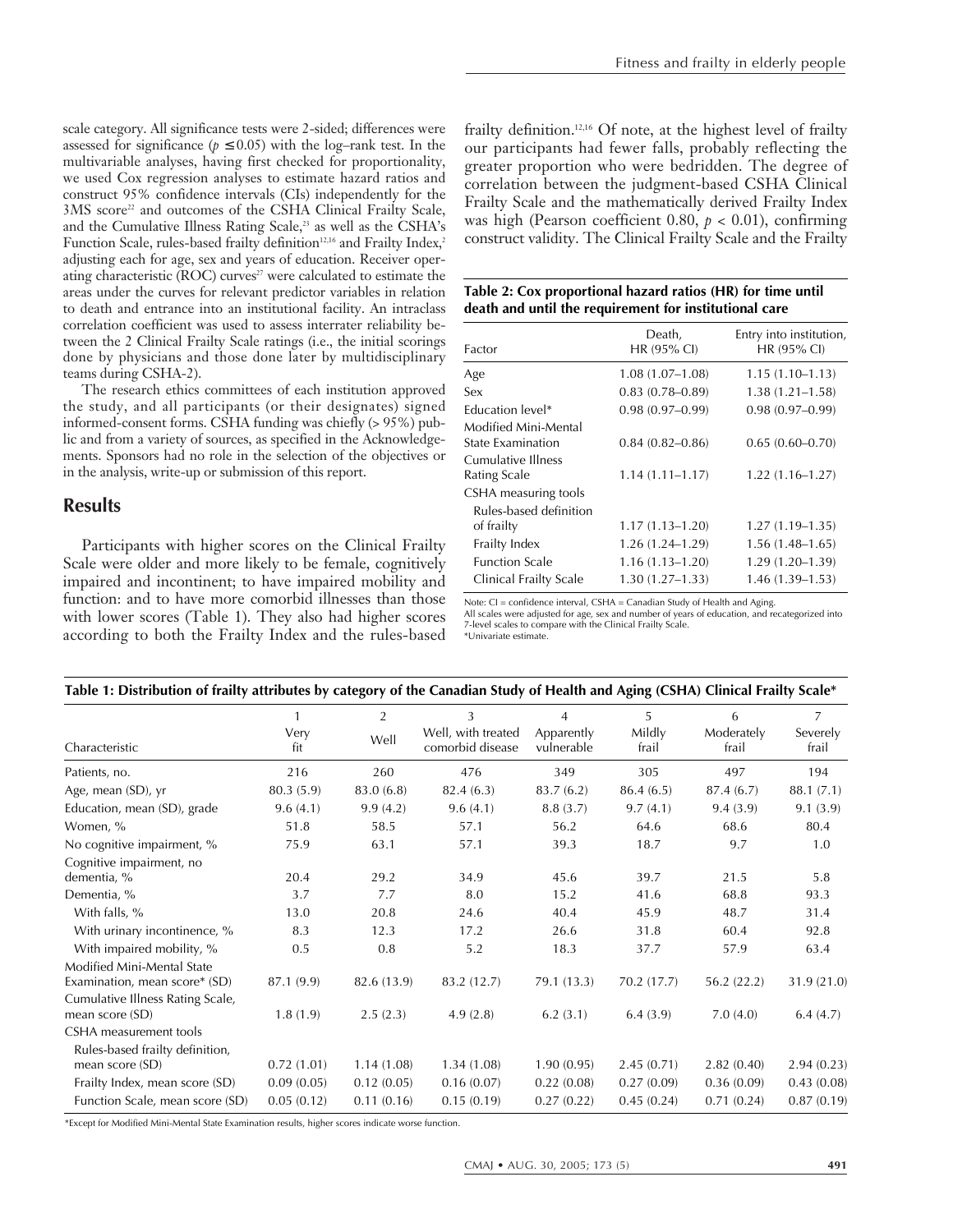Index each correlated to a similar degree with age (0.35 and 0.29, respectively); the 3MS measure of cognition (0.58, 0.59); the Cumulative Illness Rating Scale, which measures comorbidity (0.43, 0.48); the CSHA Function Score (0.78, 0.74); and the CSHA rules-based frailty definition (0.67 and 0.65, respectively). Reliability between the 2 ratings of the CSHA Clinical Frailty Scale assessments was very high (intraclass correlation coefficient  $0.97$ ,  $p < 0.001$ ).

Hazard ratios for death and entry into an institutional facility (Table 2) in each case showed increasing risk with increasing frailty (Fig. 1, upper graph). ROC curve analyses



**Fig. 1: Kaplan–Meier curves, adjusted for age and sex, for study participants (n) over the medium term (5–6 years), according to their scores on the CSHA Clinical Frailty Scale.** Some scores were grouped. Top: Probability of survival. Bottom: Probability of avoidance of institutional care.

of the CSHA Clinical Frailty Scale and the Frailty Index revealed similar areas under the curves, a performance better than that of the other measures (Table 3). The best result was achieved for near-term mortality (death within 18 months), with an area under the curve of 0.77.

Similarly, worse frailty was associated with an increased probability of entering an institutional facility (Fig. 1, lower graph). The Clinical Frailty Scale and the Frailty Index had comparable performances in ROC analyses, which again was better than the performance of the 3MS or Cumulative Illness Rating Scale tools (Table 3). However,

> the CSHA Function Scale showed significantly better performance than all other measures in assessing risk for entry into an institution.

> In multivariable models that adjusted for age, sex and education (Fig. 1), each 1-category increment of our Clinical Frailty Scale significantly increased the medium-term risks (i.e., those within about 70 months) of death (21.2%, 95% CI 12.5%–30.6%) and entry into institutional care (23.9%, 95% CI 8.8%– 41.2%).

## **Interpretation**

We have shown that the Clinical Frailty Scale is an effective measure of frailty and provides predictive information similar to that of other established tools about death or the need for an institution. The Clinical Frailty Scale is easy to use and may readily be administered in a clinical setting, an advantage over the tools previously developed. For example, counting deficits with the Frailty Index is easy to understand, and powerfully correlates the relation between frailty and death; on the other hand, it requires the physician to consider a list of no fewer than 70 possible disorders. The 7-category Clinical Frailty Scale showed good criterion validity, with a dose–response effect in relation to 5-year prediction of death or entry into an institutional facility and reasonable construct validity, with worse health characteristics associated with increasing frailty.

The Clinical Frailty Scale mixes items such as comorbidity, cognitive impairment and disability that some other groups separate in focusing on physical frailty.<sup>3</sup> Although support exists for separate approaches,<sup>28</sup> consensus does not,<sup>1,2</sup>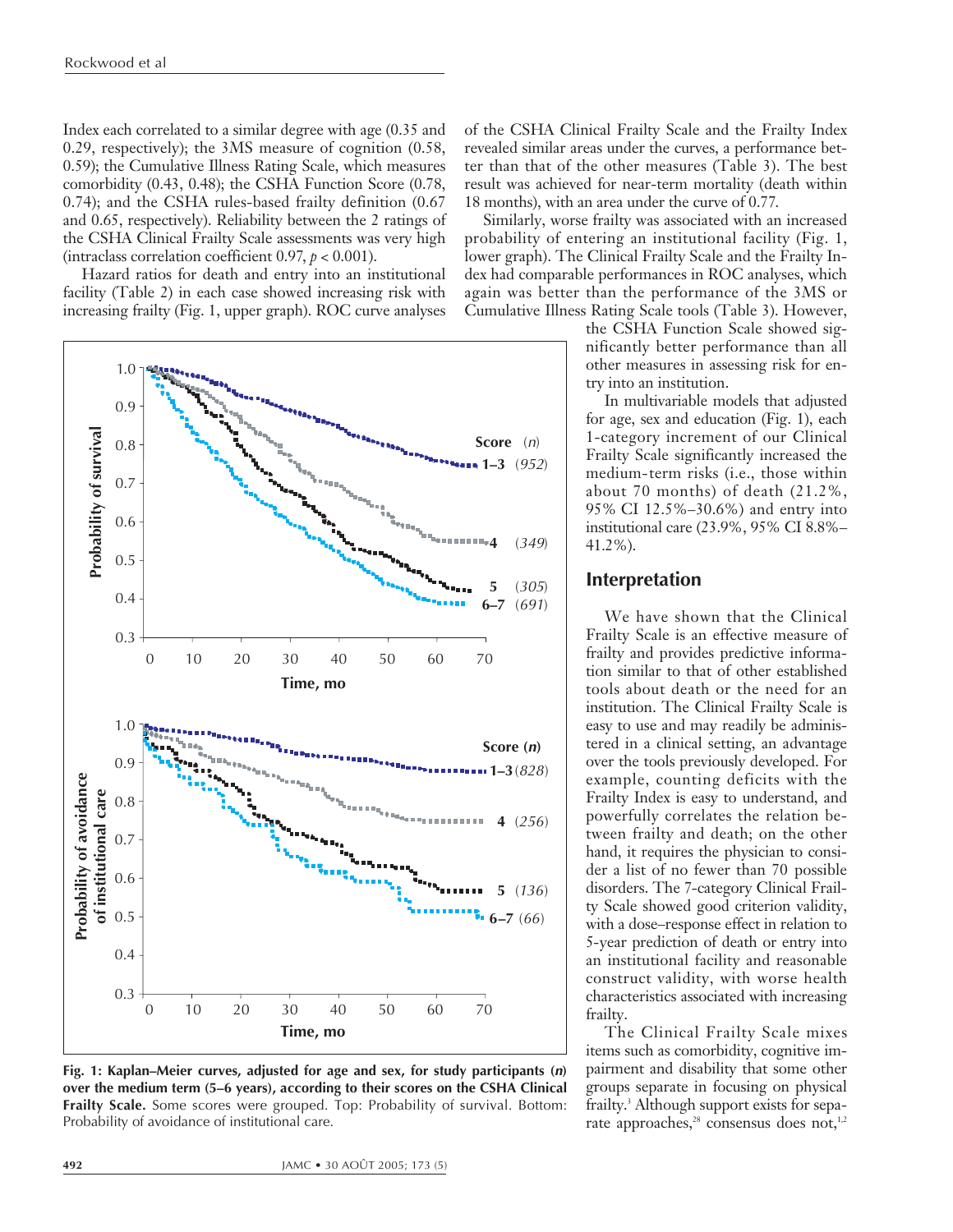and there are reasons to be skeptical. The physical frailty approach rests on unspecified assumptions about an unquantitated "physiological reserve"; its predictive validity is no better than a more comprehensive account. Empirically, most elderly patients who are physically frail show some level of disability, although this aspect of the debate depends on the definitions employed<sup>29-32</sup> and in any case would be captured by our designation of being "apparently vulnerable."

Applying the Clinical Frailty Scale to patients requires judgment. The fabric of individual health has many strands, and it seems likely that some clinicians sometimes used factors not precisely specified in our brief set of descriptors. Some readers might be inclined to view such subjectivity poorly, but we do not see flexibility as a weakness: Different clinicians will emphasize different aspects of illness differently — as in, for example, a psychiatrist and a neurologist each validly concluding, by distinct processes, that a given patient has frontotemporal dementia. Such flexibility is widely validated in similar settings.<sup>33-36</sup> It also appears to us to be analogous to the advanced computing techniques that we have used in recent inquiries to enhance the performance of the high-dimension Frailty Index.15,37 For instance, an artificial neural network can be used to calculate weighted scores, and can significantly improve the Frailty Index's predictive performance over an unweighted version.<sup>15</sup>

What an artificial neural network cannot do, however, is describe which factors most increase risk. This appears to us to be analogous to clinical judgments about the same phenomenon. Both clinical judgment and such advanced computational techniques can be contrasted with a rulesbased frailty approach, which specifies combinations a priori but at the expense of not including the patients that most clinicians would recognize as frail.

The present inquiry showed that the predictive validity of the CSHA's Frailty Index and Clinical Frailty Scale were indistinguishable; moreover, both measures performed better in this regard than did the rules-based frailty definition. On these grounds, and given that rules-based combinations cannot fully embrace the complexity of states in which indi-

**Table 3: Receiver operating characteristic (ROC) analyses for adverse outcomes within 70 months**

|                                        | Area under the ROC curve |                              |  |  |
|----------------------------------------|--------------------------|------------------------------|--|--|
| Assessment tool                        | Death                    | Entry into<br>an institution |  |  |
| Cumulative Illness Rating Scale        | 0.58                     | 0.62                         |  |  |
| Modified Mini-Mental State Examination | 0.64                     | 0.69                         |  |  |
| CSHA rules-based definition of frailty | 0.66                     | 0.70                         |  |  |
| <b>CSHA Function Scale</b>             | 0.68                     | 0.80                         |  |  |
| CSHA Frailty Index                     | 0.69                     | 0.72                         |  |  |
| CSHA Clinical Frailty Scale            | 0.70                     | 0.75                         |  |  |

Note: CSHA = Canadian Study of Health and Aging.

vidual people can find themselves, a judgment-based system seems to be a reasonable way to measure relative fitness and frailty. For such an instrument to be used routinely, however, more information is needed about its interrater reliability, which is the subject of additional studies. Until those study results become available, the Clinical Frailty Scale can be used to provide broad guidelines for helping to advise about the best mix of care for elderly patients.

Our data must be interpreted with caution. Although CSHA was population-based, CSHA-2 clinical examinations overrepresent people with cognitive impairment and those in institutions. This probably accounts for the Clinical Frailty Scale's bimodal distribution, with peaks at 3 ("well, with treated comorbid disease") and at 6 ("moderately frail"). On the other hand, the Clinical Frailty Scale showed a wider distribution than might be expected with a purely clinical sample, and our study was large enough to generate estimates with narrow confidence intervals. The only measure of test–retest or interrater reliability available to us was unblinded; that reliability estimate is therefore likely to be higher than would be the case in usual practice. Category 7 appeared to mix 2 groups that seem distinct: terminally ill people (who might still be independent) and those who are totally dependent on others tao carry out their activities of daily living. Although people in category 7 had a high mortality, these subgroups routinely would be distinguished clinically; future users of the scale might do well to subdivide these groups, especially in acute care settings.

We can envisage future roles for CSHA's Frailty Index and Clinical Frailty Scale alike. The judgment-based scale might be better exploited where clinicians are available who have experience in the care of elderly people. The index approach might better serve where such access is unavailable. The index approach also appears to have some important mathematical advantages in its scaling that might lead to novel insights,<sup>2,38,39</sup> especially into matters such as physiologic reserve, which is often invoked in relation to frailty but little measured. Given the increasingly elderly population, and the particular challenge posed by elderly people who are frail, the important questions for researchers now are how to measure frailty more precisely and how to better translate frailty measurement into clinically sensible tools and practices.

From the Division of Geriatric Medicine, Dalhousie University, Halifax, NS (Rockwood, Song, MacKnight, Mitnitski); the Division of Geriatric Medicine, McGill University, Montréal, Que. (Bergman); the Division of Geriatric Medicine, University of Calgary, Calgary, Alta. (Hogan); and the Department of Epidemiology and Community Medicine, University of Ottawa, Ottawa, Ont. (McDowell)

Competing interests*:* None declared.

Contributors*:* Kenneth Rockwood designed the study, wrote the first and final drafts of the manuscript, and supervised the analyses. Xiaowei Song and Arnold Mitnitski conducted and verified all the analyses. (Arnold Mitnitski and Kenneth Rockwood previously devised and tested the Frailty Index.) Kenneth Rockwood, Chris MacKnight, David Hogan and Howard Bergman examined patients. Ian McDowell, Chris MacKnight and David Hogan commented on and revised interim drafts. All authors contributed to and approved the final published version and support the presented results.

This article has been peer reviewed.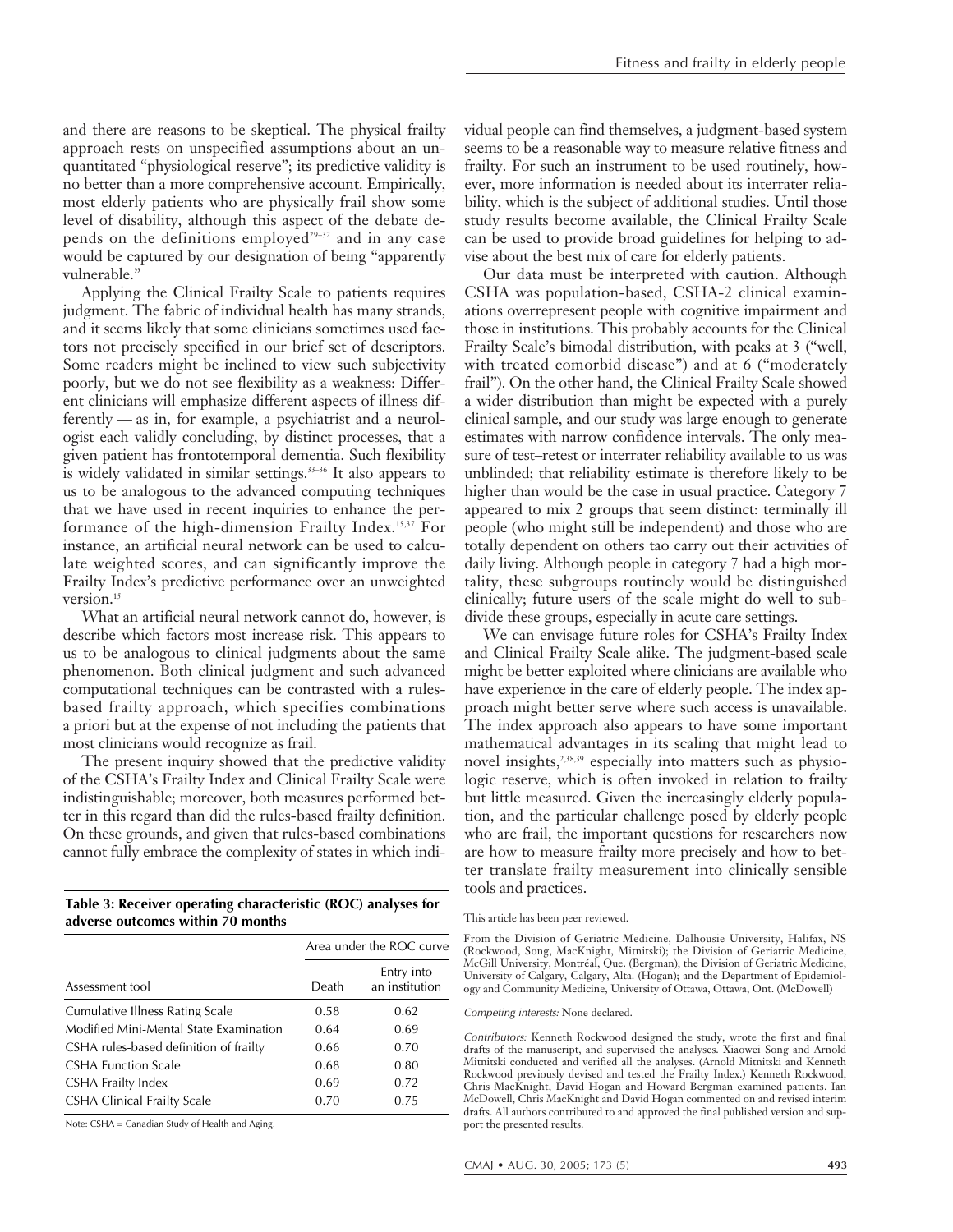Acknowledgements*:* This analysis was supported by grants from the National Health Research Development Program of Health Canada (grant no. 6603-1417-55) and the Queen Elizabeth II Research Foundation. The data reported in this article were collected as part of the Canadian Study of Health and Aging. The core study was funded by the Seniors' Independence Research Program, through the National Health Research and Development Program, project no. 6606-3954-MC(S). Additional funding was provided by Pfizer Canada Incorporated through the Medical Research Council/Pharmaceutical Manufacturers Association of Canada Health Activity Program, the National Health Research and Development Program, project no. 6603-1417-302(R). The study was coordinated through the University of Ottawa and Health Canada's Division of Aging and Seniors. Additional funds for analysis came from the Canadian Institutes for Health Research (CIHR) grant MOP 62823 and the Dalhousie University Internal Medicine Research Foundation. Kenneth Rockwood and Chris MacKnight receive CIHR support through Investigator and New Investigator awards, respectively. Kenneth Rockwood is also supported by the Dalhousie Medical Research Foundation as Kathryn Allen Weldon Professor of Alzheimer Research. Howard Bergman is Dr. Joseph Kaufman Professor of Geriatric Medicine at McGill University, and David Hogan is Brenda Strafford Foundation Chair in Geriatric Medicine at the University of Calgary.

## **References**

- 1. Hogan DB, MacKnight C, Bergman H; Steering Committee, Canadian Initiative on Frailty and Aging. Models, definitions, and criteria of frailty [re-
- view]. *Aging Clin Exp Res* 2003;15(3 Suppl):1-29. 2. Rockwood K, Mitnitski A, MacKnight C. Some mathematical models of frailty and their clinical implications. *Rev Clin Gerontol* 2002;12:109-17.
- 3. Fried LP, Ferrucci L, Darer J, Williamson JD, Anderson G. Untangling the concepts of disability, frailty, and comorbidity: implications for improved targeting and care [review]. *J Gerontol A Biol Sci Med Sci* 2004;59:255-63.
- Lipsitz LA. Physiological complexity, aging, and the path to frailty [review] *Sci Aging Knowledge Environ* 2004;2004:pe16.
- 5. Fried LP, Tangen CM, Walston J, Newman AB, Hirsch C, Gottdiener J, et al.; Cardiovascular Health Study Collaborative Research Group. Frailty in older adults: evidence for a phenotype. *J Gerontol A Biol Sci Med Sci* 2001;56: M146-56.
- 6. Morley JE, Perry HM III, Miller DK. Editorial: something about frailty [review]. *J Gerontol A Biol Sci Med Sci* 2002;57:M698-704.
- Rockwood K, Fox RA, Stolee P, Robertson D, Beattie BL. Frailty in elderly people: an evolving concept [review]. *CMAJ* 1994;150(4):489-95.
- 8. Wells JL, Seabrook JA, Stolee P, Borrie MJ, Knoefel F. State of the art in geriatric rehabilitation. Part I: review of frailty and comprehensive geriatric assessment [review]. *Arch Phys Med Rehabil* 2003;84:890-7.
- 9. Chin A Paw MJ, Dekker JM, Feskens EJ, Schouten EG, Kromhout D. How to select a frail elderly population? A comparison of three working definitions. *J Clin Epidemiol* 1999;52:1015-21.
- 10. Strawbridge WJ, Shema SJ, Balfour JL, Higby HR, Kaplan GA. Antecedents of frailty over three decades in an older cohort. *J Gerontol B Psychol Sci Soc Sci* 1998;53:S9-16.
- 11. Canadian Study of Health and Aging Working Group. Disability and frailty among elderly Canadians: a comparison of six surveys. *Int Psychogeriatr* 2001; 13(Suppl 1):159-68.
- 12. Rockwood K, Stadnyk K, MacKnight C, McDowell I, Hébert R, Hogan DB. A brief clinical instrument to classify frailty in elderly people [letter]. *Lancet* 1999;353(9148):205-6.
- 13. Chin A Paw MJ, de Groot LC, van Gend SV, Schoterman MH, Schouten EG, Schroll M, et al. Inactivity and weight loss: effective criteria to identify frailty. *J Nutr Health Aging* 2003;7:55-60.
- 14. Mitnitski AB, Song X, Rockwood K. The estimation of relative fitness and frailty in community-dwelling older adults using self-report data. *J Gerontol A Biol Sci Med Sci* 2004;59:M627-32.
- 15. Song X, Mitnitski A, MacKnight C, Rockwood K. Assessment of individual risk of death using self-report data: an artificial neural network compared with a Frailty Index. *J Am Geriatr Soc* 2004;52:1180-4.
- 16. Rockwood K, Howlett SE, MacKnight C, Beattie BL, Bergman H, Hebert R, et al. Prevalence, attributes, and outcomes of fitness and frailty in community-dwelling older adults: report from the Canadian Study of Health and Aging. *J Gerontol A Biol Sci Med Sci* 2004;59:1310-7.
- 17. Jones DM, Song X, Rockwood K. Operationalizing a frailty index from a

standardized comprehensive geriatric assessment. *J Am Geriatr Soc* 2004;52: 1929-33.

- 18. CSHA Working Group. Canadian Study of Health and Aging: study methods and prevalence of dementia. *CMAJ* 1994;150(6):899-913.
- CSHA Working Group. The incidence of dementia in Canada: the Canadian Study of Health and Aging Working Group. *Neurology* 2000;55:66-73. 20. Rockwood K, Wolfson C, McDowell I. The Canadian Study of Health and
- Aging: organizational lessons from a national, multicenter, epidemiologic study. *Int Psychogeriatr* 2001;13(Suppl 1):233-7.
- 21. Streiner DL, Norman GR. *Health measurement scales: a practical guide to their development and use.* 3rd ed. Oxford: Oxford University Press; 2003. p. 4-13.
- 22. Teng EL, Chui HC. The Modified Mini-Mental State (3MS) examination. *J Clin Psychiatry* 1987;48:314-8.
- 23. Conwell Y, Forbes NT, Cox C, Caine ED. Validation of a measure of physical illness burden at autopsy: the Cumulative Illness Rating Scale. *J Am Geriatr Soc* 1993;41:38-41.
- 24. American Psychiatric Association. *Diagnostic and statistical manual.* 3rd ed, revised. Washington: The Association; 1987.
- 25. Graham JE, Rockwood K, Beattie BL, Eastwood R, Gauthier S, Tuokko H, et al. Prevalence and severity of cognitive impairment with and without dementia in an elderly population. *Lancet* 1997;349:1793-6.
- 26. Ebly EM, Hogan DB, Parhad IM. Cognitive impairment in the nondemented elderly: results from the Canadian Study of Health and Aging. *Arch Neurol* 1995;52:612-9.
- 27. Metz CE. Basic principles of ROC analysis. *Semin Nucl Med* 1978;8:283-98.
- 28. Ferrucci L, Guralnik JM, Studenski S, Fried LP, Cutler GB Jr, Walston JD; Interventions on Frailty Working Group. Designing randomized, controlled trials aimed at preventing or delaying functional decline and disability in frail, older persons: a consensus report. *J Am Geriatr Soc* 2004;52:625-34.
- 29. Nourhashemi F, Andrieu S, Gillette-Guyonnet S, Vellas B, Albarede JL, Grandjean H. Instrumental activities of daily living as a potential marker of frailty: a study of 7364 community-dwelling elderly women (the EPIDOS study). *J Gerontol A Biol Sci Med Sci* 2001;56:M448-53.
- 30. Schuurmans H, Steverink N, Lindenberg S, Frieswijk N, Slaets JP. Old or frail: What tells us more? *J Gerontol A Biol Sci Med Sci* 2004;59:M962-5.
- 31. Gill TM, Allore H, Holford TR, Guo Z. The development of insidious disability in activities of daily living among community-living older persons. *Am J Med* 2004;117:484-91.
- 32. Binder EF, Schechtman KB, Ehsani AA, Steger-May K, Brown M, Sinacore DR, et al. Effects of exercise training on frailty in community-dwelling older adults: results of a randomized, controlled trial. *J Am Geriatr Soc* 2002;50: 1921-8.
- 33. Studenski S, Hayes RP, Leibowitz RQ, Bode R, Lavery L, Walston J, et al. Clinical Global Impression of Change in Physical Frailty: development of a
- measure based on clinical judgment. *J Am Geriatr Soc* 2004;52:1560-6. 34. Charlson ME, Sax FL, MacKenzie CR, Fields SD, Braham RL, Douglas RG Jr. Assessing illness severity. Does clinical judgement work? *J Chronic Dis* 1986;39:439-52.
- 35. Charlson ME, Hollenberg JP, Hou J, Cooper M, Pochapin M, Pecker M. Realizing the potential of clinical judgment: a real-time strategy for predicting outcomes and cost for medical inpatients. *Am J Med* 2000;109:189-95.
- 36. Torres OH, Munoz J, Ruiz D, Ris J, Gich I, Coma E, et al. Outcome predictors of pneumonia in elderly patients: importance of functional assessment. *J Am Geriatr Soc* 2004;52:1603-9.
- 37. Song X, Mitnitski A, Cox J, Rockwood K. Comparison of machine learning techniques with classical statistical models in predicting health outcomes. *Medinfo* 2004;2004:736-40.
- 38. Mitnitski AB, Mogilner AJ, MacKnight C, Rockwood K. The accumulation of deficits with age and possible invariants of aging. *ScientificWorldJournal* 2002;2:1816-22.
- 39. Rockwood K, Mogilner AJ, Mitnitski AB. Changes with age in the distribution of a frailty index. *Mech Ageing Dev* 2004;125:517-9.

**Correspondence to:** Dr. Kenneth Rockwood, Centre for Health Care of the Elderly, 1421—5955 Veterans' Memorial Lane, Halifax NS B3H 2E1; fax 902 473-1050; kenneth.rockwood@dal.ca